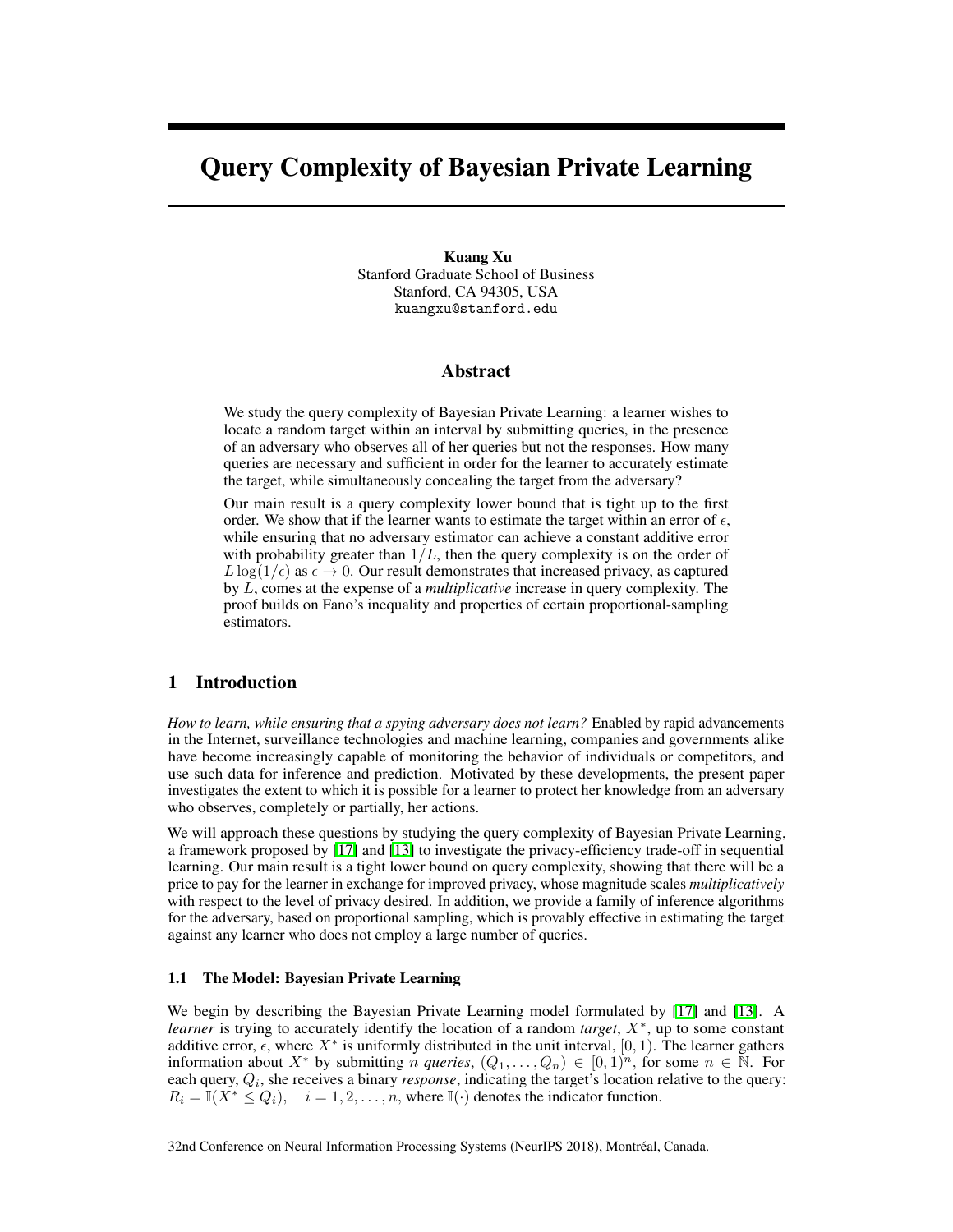The learner submits the queries in a sequential manner, and subsequent queries may depend on previous responses. Once all *n* queries are submitted, the learner will produce an estimator for the target. The learner's behavior is formally captured by a learner strategy, defined as follows.

<span id="page-1-2"></span>**Definition 1.1** (Learner Strategy). *Fix*  $n \in \mathbb{N}$ *. Let Y be a uniform random variable over* [0, 1]*, independent from other parts of the system; Y will be referred to as the random seed. A* learner strategy,  $\phi = (\phi^q, \phi^l)$ , consists of two components:

1. Querying mechanism:  $\phi^q = (\phi_1^q, \ldots, \phi_n^q)$ , is a sequence of deterministic functions, where  $\phi_i^q : [0,1)^{i-1} \times [0,1) \to [0,1)$  takes as input past responses and the random seed, *Y*, and generates *the next query, i.e.*, $\frac{1}{2}$  $\frac{1}{2}$  $\frac{1}{2}$ 

$$
Q_i = \phi_i^q(R^{i-1}, Y), \quad i = 1, \dots, n,
$$
\n(1.1)

*where*  $R^i$  *denotes the responses from the first i queries:*  $R^i = (R_1, \ldots, R_i)$ *, and*  $R^0 \stackrel{\triangle}{=} \emptyset$ *.* 

2. Estimator:  $\phi^l : [0,1]^n \times [0,1) \rightarrow [0,1]$  is a deterministic function that maps all responses,  $R^n$ , and *Y* to a point in the unit interval that serves as a "guess" for  $X^*$ :  $\hat{X} = \phi^l(R^n, Y)$ .. The estimator *X*b *will be referred to as the learner estimator.*

*We will use*  $\Phi_n$  *to denote the family of learner strategies that submit n queries.* 

The first objective of the learner is to accurately estimate the target, as is formalized in the following definition.

<span id="page-1-3"></span>**Definition 1.2** ( $\epsilon$ -Accuracy). *Fix*  $\epsilon \in (0,1)$ . A learner strategy,  $\phi$ , is  $\epsilon$ -accurate, if its estimator *approximates the target within an absolutely error of*  $\epsilon/2$  *almost surely, i.e.,* 

$$
\mathbb{P}\left(\left|\widehat{X} - X^*\right| \le \epsilon/2\right) = 1,\tag{1.2}
$$

*where the probability is with respect to the randomness in the target,*  $X^*$ *, and the random seed,*  $Y$ *.* 

We now introduce the notion of *privacy*: in addition to estimating  $X^*$ , the learner would like to simultaneously conceal  $X^*$  from an eavesdropping adversary. Specifically, there is an adversary who knows the learner's query strategy, and observes all of the queries but not the responses. The adversary then uses the query locations to generate her own *adversary estimator* for  $X^*$ , denoted by  $\widehat{X}^a$ , which depends on the queries,  $(Q_1, \ldots, Q_n)$ , and any internal, idiosyncratic randomness.

With the adversary's presence in mind, we define the notion of a private learner strategy.

**Definition 1.3** (( $\delta$ , L)-Privacy). *Fix*  $\delta \in (0,1)$  *and*  $L \in \mathbb{N}$ . A learner strategy,  $\phi$ , is ( $\delta$ , L)-private if, *for* any *adversary estimator*,  $\dot{X}^a$ *,* 

$$
\mathbb{P}(|\hat{X}^a - X^*| \le \delta/2) \le 1/L,\tag{1.3}
$$

*where the probability is measured with respect to the randomness in the target,*  $X^*$ *, and any randomness employed by the learner strategy and the adversary estimator*.

In particular, if a learner employs a  $(\delta, L)$ -private strategy, then no adversary estimator can be close to the target within an absolute error of  $\delta/2$  with a probability great than  $1/L$ . Therefore, for any fixed  $\delta$ , the parameter  $L$  can be interpreted as the *level of desired privacy*.

We are now ready to define the main quantity of interest in this paper: query complexity.

**Definition 1.4.** Fix  $\epsilon$  and  $\delta$  in [0, 1], and  $L \in \mathbb{N}$ . The query complexity,  $N(\epsilon, \delta, L)$ , is the least *number of queries needed for an*  $\epsilon$ *-accurate learner strategy to be*  $(\delta, L)$ -private:

 $N(\epsilon, \delta, L) \stackrel{\triangle}{=} \min\{n : \Phi_n \text{ contains a strategy that is both } \epsilon\text{-accurate and } (\delta, L)\text{-private}\}.$ 

<span id="page-1-0"></span>Note that the query  $Q_i$  does not explicitly depend on previous queries,  $\{Q_1, \ldots, Q_{i-1}\}$ , but only their responses. This is without the loss of generality, since for a given value of *Y* it is easy to see that  $\{Q_1, \ldots, Q_{i-1}\}$ can be reconstructed once we know their responses and the functions  $\phi_1^q, \ldots, \phi_n^q$ .<br><sup>2</sup>This definition of privacy is reminiscent of the error metric used in **Probably** 

<span id="page-1-1"></span> $2$ This definition of privacy is reminiscent of the error metric used in Probably Approximately Correct (PAC) learning ( $[14]$ ), if we view the adversary as trying to learn a (trivial) constant function to within an  $L_1$  error of  $\delta/2$  with a probability great than  $1/L$ .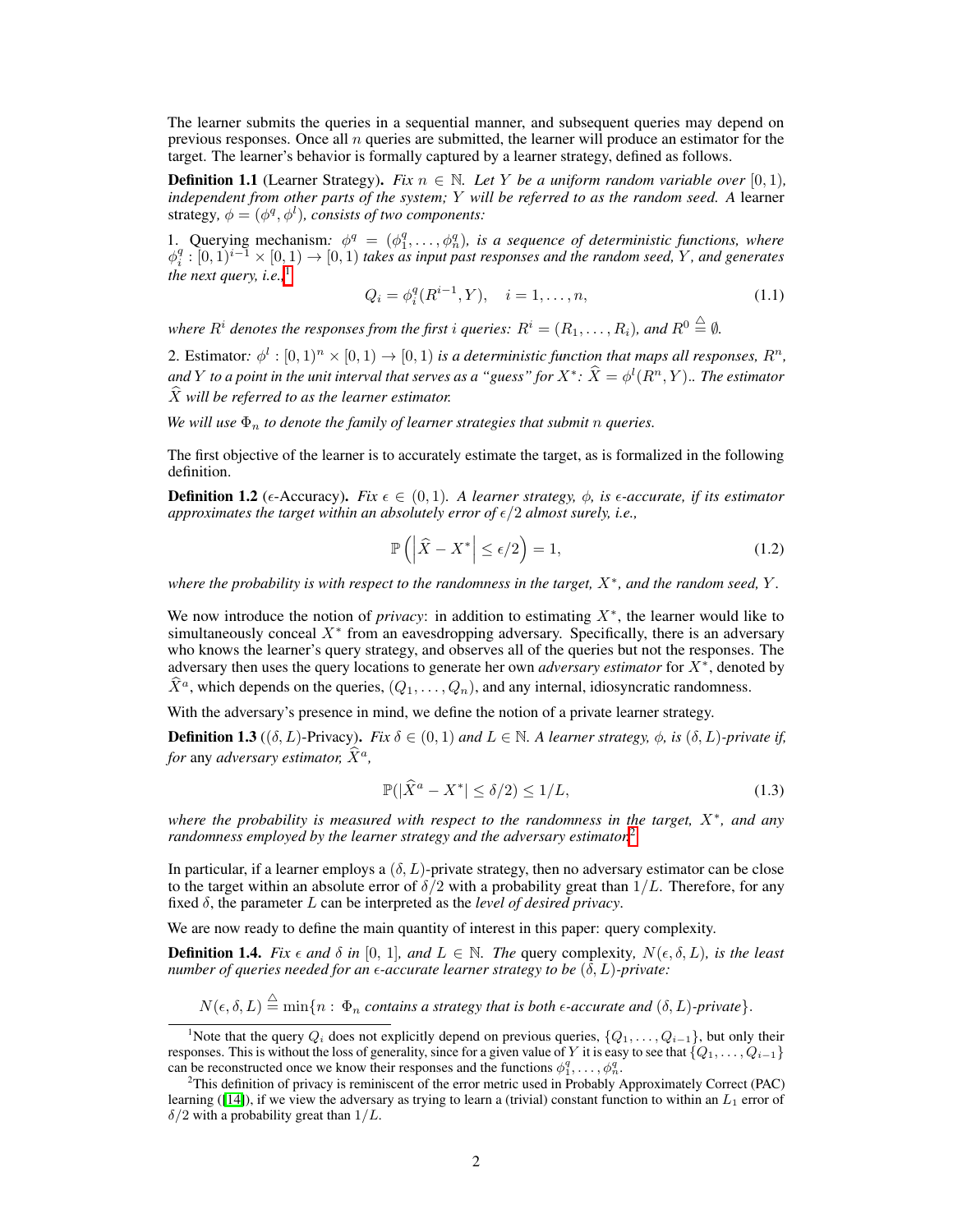# 2 Main Result

The main objective of the paper is to understand how  $N(\epsilon, \delta, L)$  varies as a function of the input parameters,  $\epsilon$ ,  $\delta$  and *L*. Our result will focus on the regime of parameters where<sup>3</sup>

$$
0 < \epsilon < \delta/4 \text{ and } \delta < 1/L. \tag{2.1}
$$

The following theorem is our main result. The upper bound has appeared in  $\boxed{17}$  and  $\boxed{13}$  and is included for completeness; the lower bound is the contribution of the present paper.

<span id="page-2-1"></span>**Theorem 2.1** (Query Complexity of Bayesian Private Learning). Fix  $\epsilon$  and  $\delta$  in  $(0,1)$  and  $L \in \mathbb{N}$ , *such that*  $\epsilon < \delta/4$  *and*  $\delta < 1/L$ *. The following is true.* 

*1. Upper bound:*

$$
N(\epsilon, \delta, L) \le L \log(1/\epsilon) - L(\log L - 1) - 1. \tag{2.2}
$$

*2. Lower bound:*

$$
N(\epsilon, \delta, L) \ge L \log(1/\epsilon) - L \log(2/\delta) - 3L \log \log(\delta/\epsilon). \tag{2.3}
$$

Both the upper and lower bounds in Theorem  $[2.1]$  are constructive, in the sense that there is a concrete learner strategy that achieves the upper bound, and an adversary estimator that forces any learner strategy to employ at least as many queries as that prescribed by the lower bound.

If we apply Theorem  $2.1$  in the regime where  $\delta$  and L stay fixed, while the learner's error tolerance,  $\epsilon$ , tends to zero, we obtain the following corollary in which the upper and lower bounds on query complexity coincide.

<span id="page-2-3"></span>**Corollary 2.2.** Fix 
$$
\delta \in (0, 1)
$$
 and  $L \in \mathbb{N}$ , such that  $\delta < 1/L$ .<sup>F</sup>  
 $N(\epsilon, \delta, L) \sim L \log(1/\epsilon)$ , as  $\epsilon \to 0$ . (2.4)

Note that the special case of  $L = 1$  corresponds to when the learner is not privacy-constrained and aims to solely minimize the number of queries. Theorem  $2.1$  and Corollary  $2.2$  thus demonstrate that there is a hefty price to pay in exchange for privacy, as the query complexity depends *multiplicatively* on the level of privacy, *L*.

# 3 Motivation and Related Literature

Bayesian Private Learning is a more general model that contains, as a special case  $(L = 1)$ , the classical problem of sequential learning with binary feedback, with applications in statistics ( $\boxed{11}$ ), information theory  $(\sqrt{2})$  and optimization  $(\sqrt{15})$ . The Bayesian Private Learning model thus inherits these applications, with the additional feature that, instead of being solely interested in minimizing the number of queries, the decision maker would also like to ensure the privacy of the target. Note that our present model assumes that all responses are noiseless, in contrast to some of the noisy query models in the literature (cf.  $[10, 1, 15]$  $[10, 1, 15]$  $[10, 1, 15]$ ).

Bayesian Private Learning is a variant of the so-called Private Sequential Learning problem. Both models were formulated in  $\boxed{17}$  and  $\boxed{13}$ , and the main distinction between the two is that the target is drawn *randomly* in Bayesian Private Learning, while it is chosen in a *worst-case* fashion (against the adversary) in the original Private Sequential Learning model.  $\boxed{17}$  and  $\boxed{13}$  establish matching

<span id="page-2-0"></span><sup>&</sup>lt;sup>3</sup>Having  $\epsilon < \frac{1}{4}\delta$  corresponds to a setting where the learner would like to identify the target with high accuracy, while the adversary is aiming for a coarser estimate; the specific constant  $\frac{1}{4}$  is likely an artifact of our analysis and could potentially be improved to being closer to 1. Note that the regime where  $\epsilon > \delta$  is arguably much less interesting, because it is not natural to expect the adversary, who is not engaged in the querying process, to have a higher accuracy requirement than the learner. The requirement that  $\delta < 1/L$  stems from the following argument. If  $\delta > 1/L$ , then the adversary can simply draw a point uniformly at random in [0, 1) and be guaranteed that the target will be within  $\delta/2$  with a probability greater than  $1/L$ . Thus, the privacy constraint is automatically violated, and no private learner strategy exists. To obtain a nontrivial problem, we therefore need only to consider the case where  $\delta < 1/L$ .

<span id="page-2-2"></span><sup>&</sup>lt;sup>4</sup>We will use the asymptotic notation  $f(x) \sim g(x)$  to mean that *f* is on the order of *g*:  $f(x)/g(x) \to 1$  as *x* approaches a certain limit.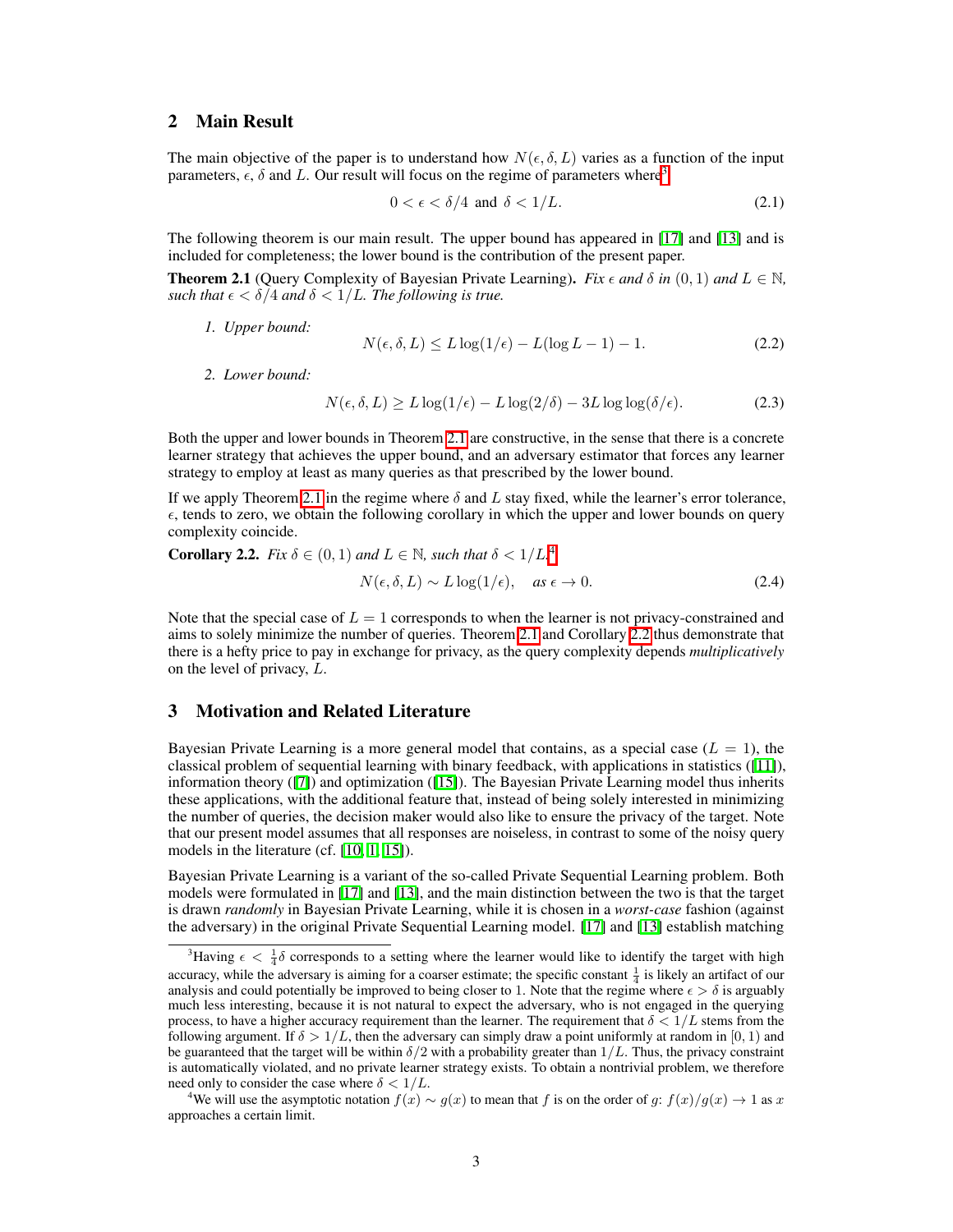upper and lower bounds on query complexity for Private Sequential Learning. They also propose the Replicated Bisection algorithm as a learner strategy for the Bayesian variant, but without a matching query complexity lower bound. The present paper closes this gap.

At a higher level, our work is related to a growing body of literature on privacy-preserving mechanisms, in computer science (cf.  $[5, 9, 6]$  $[5, 9, 6]$  $[5, 9, 6]$  $[5, 9, 6]$  $[5, 9, 6]$ ), operations research (cf.  $[4, 12]$  $[4, 12]$  $[4, 12]$ ), and statistical learning theory (cf.  $[2, 8, 16]$  $[2, 8, 16]$  $[2, 8, 16]$  $[2, 8, 16]$  $[2, 8, 16]$ ), but diverges significantly in models and applications. On the methodological front, our proof uses Fano's inequality, a fundamental tool for deriving lower bounds in statistics, information theory, and active learning  $([3])$  $([3])$  $([3])$ .

# <span id="page-3-0"></span>4 The Upper Bound

The next two sections are devoted to the proof of Theorem [2.1.](#page-2-1) We first prove the query complexity upper bound, and begin by giving an overview of the main ideas. Consider the special case of  $L = 1$ , where learner is solely interested in finding the target,  $X^*$ , and not at all concerned with concealing it from the adversary. Here, the problem reduces to the classical setting, where it is well-known that the bisection strategy achieves the optimal query complexity (cf.  $[15]$ ). The bisection strategy recursively queries the mid-point of the interval which the learner knows to contain  $X^*$ . For instance, the learner would set  $Q_1 = 1/2$ , and if the response  $R_1 = 0$ , then she will know that  $X^*$  lies in the interval [0,  $1/2$ ], and set  $Q_2$  to  $1/4$ ; otherwise,  $Q_2$  will be set to  $3/4$ . This process repeats for *n* steps. Because the size of the smallest interval known to contain  $X^*$  is halved with each additional query, this yields the query complexity

$$
N(\epsilon, \delta, 1) = \log(1/\epsilon), \quad \epsilon \in (0, 1). \tag{4.1}
$$

Unfortunately, once the level of privacy *L* increases above 1, the bisection strategy is almost *never* private: it is easy to verify that if the adversary sets  $\hat{X}^a$  to be the learner's last query,  $Q_n$ , then the target is sure to be within a distance of at most  $\epsilon$ . That is, the bisection strategy is not  $(\delta, L)$ -private for any  $L > 1$ , whenever  $\epsilon < \delta/2$ . This is hardly surprising: in the quest for efficiency, the bisection strategy submits queries that become progressively *closer* to the target, thus rending its location obvious to the adversary.

Building on the bisection strategy, we arrive at a natural compromise: instead of a single bisection search over the entire unit interval, we could create *L* identical copies of a bisection search across *L* disjoint sub-intervals of  $[0, 1)$  that are chosen ahead of time, in a manner that makes it impossible to distinguish which search is truly looking for the target. This is the main idea behind the Replicated Bisection strategy, first proposed and analyzed in  $\boxed{13}$ . We examine this strategy in Section  $\boxed{4}$ , which will yield the query-complexity upper bound, on the order of  $L \log(1/\epsilon)$ .

We now prove the upper bound, which has appeared in  $[17]$  and  $[13]$ , where the authors also proposed, without a formal proof, the Replicated Bisection learner strategy that achieves  $(\delta, L)$ -privacy with  $L\log(1/\epsilon) - L(\log(L) - 1)$  queries. For completeness, we first review the Replicated Bisection strategy and subsequently give a formal proof of its privacy and accuracy. The main idea behind Replicated Bisection is to create *L identical* copies of a bisection search in a strictly symmetrical manner so that the adversary wouldn't be able to know which one of the L searches is associated with the target. The strategy takes as initial inputs  $\epsilon$  and  $L$ , and proceeds in two phases:

*Phase 1 - Non-adaptive Partitioning*. The learner submits  $L - 1$  (non-adaptive) queries:  $Q_1 =$  $\frac{1}{L}$ ,  $Q_2 = \frac{2}{L}$ ,  $\ldots$ ,  $Q_{L-1} = 1 - \frac{1}{L}$ . Adjacent queries are separated by a distant of  $1/L$ , and together they partition the unit interval into *L* disjoint sub-intervals of length 1*/L* each. We will refer to the interval  $[(i - 1)/L, i/L]$  as the *i*th sub-interval. Because the queries in this phase are non-adaptive, after the first  $L-1$  queries, while the learner knows which sub-interval contains the target,  $X^*$ , the adversary has gained no information about  $X^*$ . We will denote by  $\mathcal{I}^*$  the sub-interval that contains *X*.

*Phase 2 - Replicated Bisection*. The second phase further consists of a sequence of *Krounds*,  $K = \log \left( \frac{1}{L \epsilon} \right)$ . In each round, the learner submits one query in each of the *L* sub-intervals, and the location of the said query relative to the left end of the sub-interval is the same across all sub-intervals. Crucially, in the *k*th round, the query corresponds to the *k*th step in a bisection search carried out in the sub-interval  $\mathcal{I}^*$ , which contains the target. The rounds continue until the learner has identified the location of  $X^*$  with sufficient accuracy within  $\mathcal{I}^*$ . The queries outside of  $\mathcal{I}^*$  serve only the purpose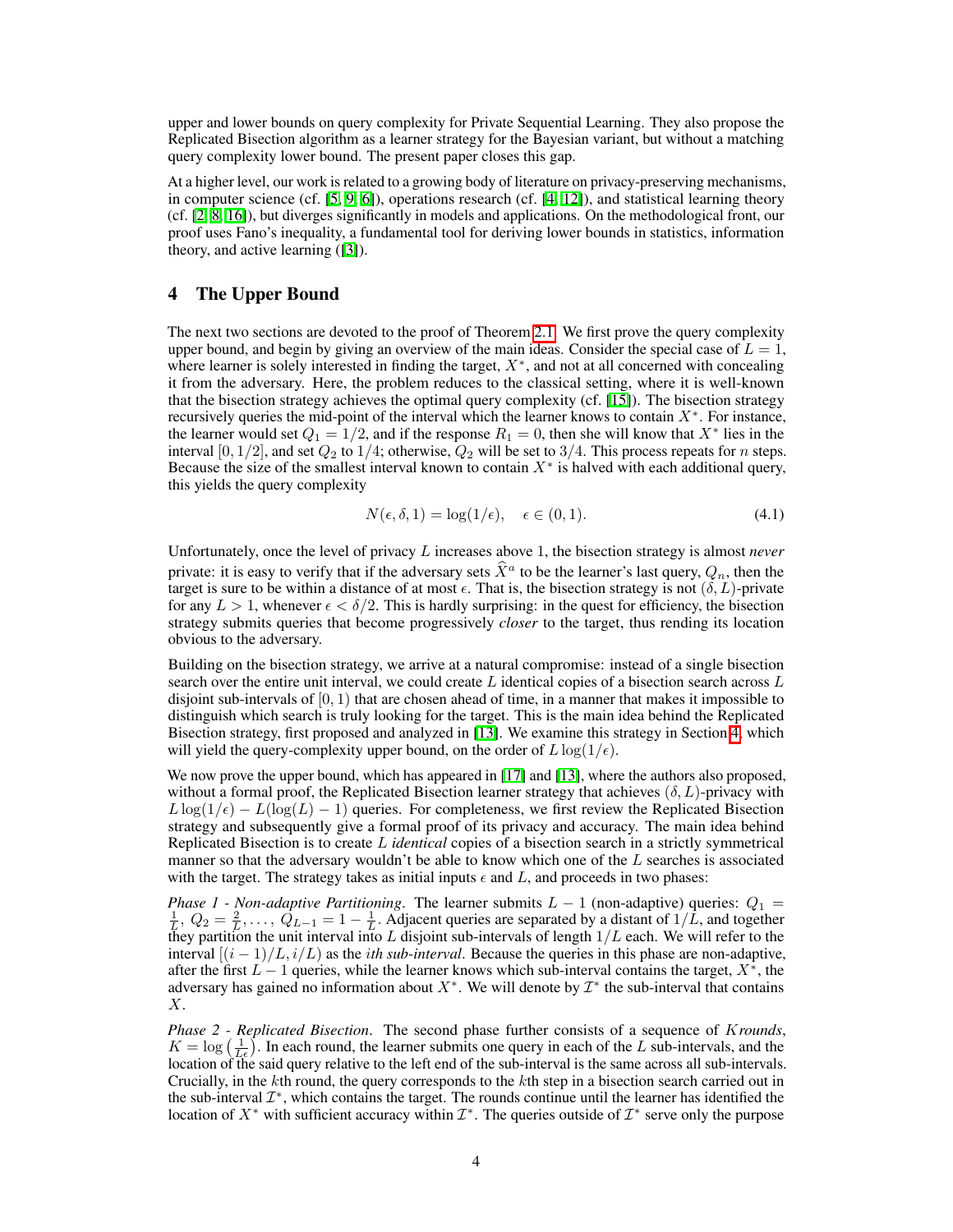of obfuscation by maintaining a strict symmetry. Figure  $\prod$  in Section [A](#page-0-1) in the Supplemental Note contains the pseudo-code for Phase 2.

Denote by  $Q^*$  the last query that the learner submits in the sub-interval  $\mathcal{I}^*$  in Phase 2, and by  $R^*$ its response. It follows by construction that either  $R^* = 0$  and  $X^* \in [Q^* - \epsilon, Q^*)$ , or  $R^* = 1$  and  $X^* \in [Q^*, Q^* + \epsilon)$ . Therefore, the learner can produce the estimator by setting  $\hat{X}$  to the mid point of either  $[Q^* - \epsilon, Q^*)$  or  $[Q^*, Q^* + \epsilon)$ , depending on the value of  $R^*$ , and this guarantees of an additive error of at most  $\epsilon/2$ . We have thus shown that the Replicated Bisection strategy is  $\epsilon$ -accurate. The following result shows that it is also private; the proof is given in Section  $\boxed{B.1}$  in the Supplemental Note.

**Proposition 4.1.** *Fix*  $\epsilon$  *and*  $\delta$  *in* (0, 1) *and*  $L \in \mathbb{N}$ *, such that*  $\epsilon < \delta/4$  *and*  $\delta < 1/L$ *. The Replicated Bisection strategy is*  $(\delta, L)$ *-private.* 

Finally, we verify the number of queries used by Replicated Bisection: the first phase employs  $L - 1$ queries, and the second phase uses *L* queries per round, across  $log(\frac{1}{L_{\epsilon}})$  rounds, leading to a total of  $(L-1) + L \log(\frac{1}{L\epsilon}) = L \log(1/\epsilon) - L(\log L - 1) - 1$  queries. This completes the proof of the query complexity upper bound in Theorem [2.1.](#page-2-1)

## 5 The Lower Bound

**Main Ideas.** We prove the query complexity lower bound in Theorem [2.1](#page-2-1) in this section, which turns out to be significantly more challenging than showing the upper bound. To show that the query complexity is at least, say, *n*, we will have to demonstrate that *none* of the learner strategies using  $n-1$  queries,  $\Phi_{n-1}$ , can be simultaneously private and accurate. Because the sufficient statistic for the adversary to perform estimation is the posterior distribution of the target given the observed queries, a frontal assault on the problem would require that we characterize the resulting target posterior distribution for *all* strategies, a daunting task given the richness of  $\Phi_{n-1}$ , which grows rapidly as *n* increases.

Our proof will indeed take an indirect approach. The key idea is that, instead of allowing the adversary to use the entire posterior distribution of the target, we may restrict her to a seemingly much weaker class of *proportional-sampling estimators*, where the estimator  $\hat{X}^a$  is sampled from a distribution proportional to the empirical density of the queries. A proportional-sampling estimator would, for instance, completely ignore the order in which the queries are submitted, which may contain useful information about the target. We will show that, perhaps surprisingly, the proportional-estimators are so powerful that they leave the learner no option but to use a large number of samples. This forms the core of the lower bound argument. The proof further consists of the following steps.

*1. Discrete Private Learning* (Definition [5.2\)](#page-5-0). We formulate a discrete version of the original problem where both the learner and adversary estimate the discrete index associated with a certain sub-interval that contains the target, instead of the continuous target value. The discrete framework is conceptually clearer, and will allow us to deploy information-theoretic tools with greater ease.

*2. Localized Query Complexity* (Lemma [5.4\)](#page-6-0). Within the discrete version, we prove a localized query complexity result: conditioning on the target being in a coarse sub-interval of  $[0, 1)$ , any accurate learner still needs to submit a large number of queries *within* the said sub-interval. The main argument hinges on Fano's inequality and a characterization of the conditional entropy of the queries and the target.

*3. Proportional-Sampling Estimator* (Definition [5.5\)](#page-6-1). We use the localized query complexity in the previous step to prove a query complexity lower bound for the discrete version of Bayesian Private Learning (Proposition [5.3\)](#page-5-1). This is accomplished by analyzing the performance of the family of proportional-sampling estimators, where the adversary reports index of a sub-interval that is sampled randomly with probabilities proportional to the number of learner queries each sub-interval contains. We will show that the proportional-sampling estimator will succeed with overwhelming probability whenever an accurate learner strategy submits too few queries, thus obtaining the desired lower bound. In fact, we will prove a more general lower bound, where the learner can make mistakes with a positive probability.

*4. From Discrete to Continuous* (Proposition [5.6\)](#page-7-0). We complete the proof by connecting the discrete version back to the original, continuous problem. Via a reduction argument, we show that the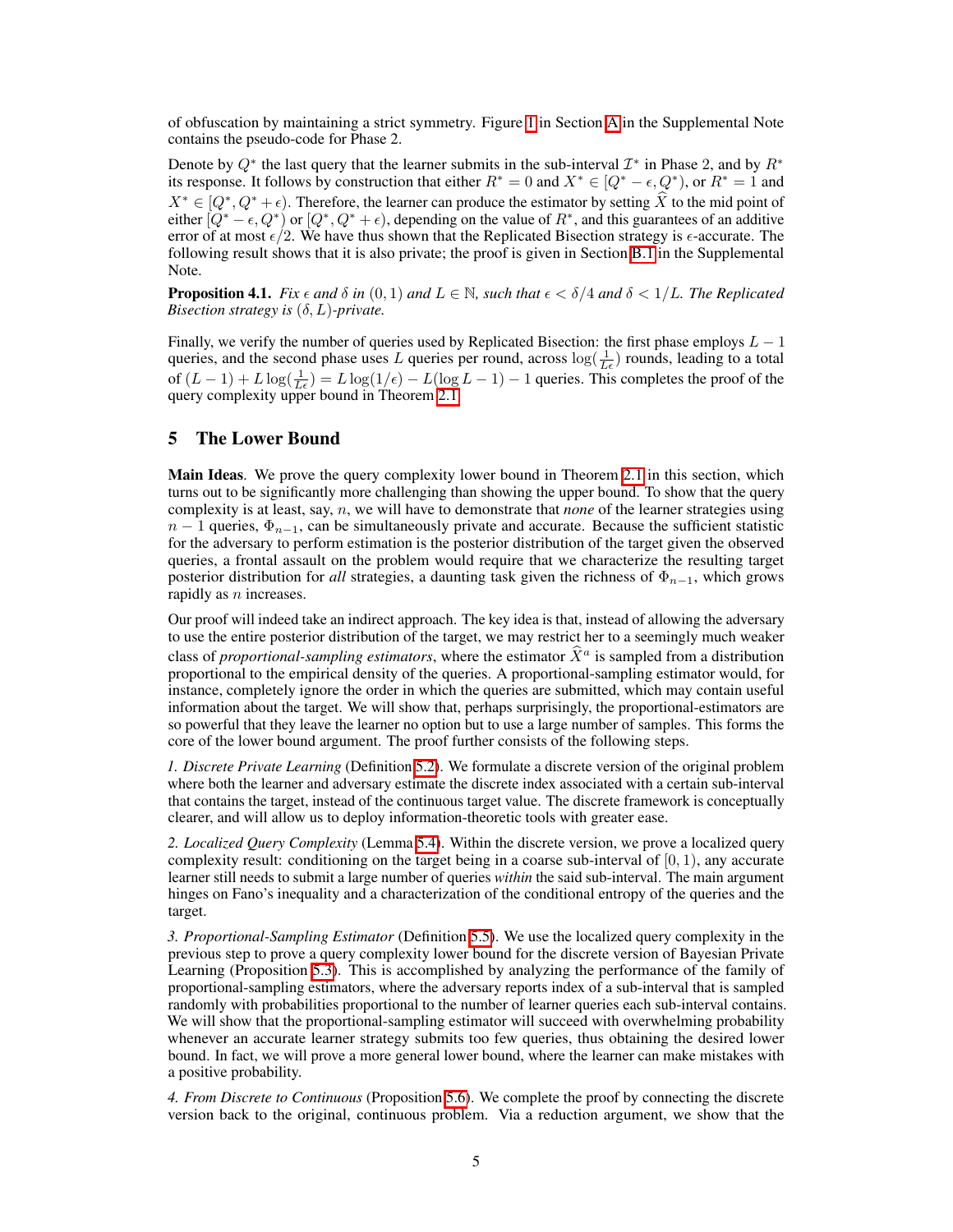original query complexity is always bounded from below by its discrete counterpart with some modified learner error parameters, and the final lower bound will be obtained by optimizing over these parameters. The main difficulty in this portion of the proof is due to the fact that an accurate continuous learner estimator is insufficient for generating an accurate discrete estimator that is correct almost surely. We will resolve this problem by carefully bounding the learner's probability of estimation error, and apply the discrete query lower bound developed in the previous step, in which the learner is allowed to make mistakes.

**Discrete Bayesian Private Learning** We begin by formulating a discrete version of the original problem, where the goal for both the learner and the adversary is to recover a discrete index associated with the target, as opposed to generating a continuous estimator. We first create two nested partitions of the unit interval consisting of equal-length sub-intervals, where one partition is coarser than the other. The objective of the learner is to recover the index associated with the sub-interval containing  $X^*$  in the finer partition, whereas that of the adversary is to recover the target's index corresponding to the coarser partition (an easier task!). We consider this discrete formulation because it allows for a simpler analysis using Fano's inequality, setting the stage for the localized query complexity lower bound in the next section.

Formally, fix  $s \in (0, 1)$  such that  $1/s$  is an integer. Define  $M_i(s)$  to be the sub-interval

$$
M_s(i) = [(i-1)s, is), \quad i = 1, 2, \dots, 1/s.
$$
\n(5.1)

In particular, the set  $\mathcal{M}_s := \{M_s(i) : i = 1, \ldots, 1/s\}$  is a partition of  $[0, 1)$  into  $1/s$  sub-intervals of length *s* each. We will refer to  $\mathcal{M}_s$  as the *s*-uniform partition. Define  $J(s, x) = j$ , s.t.  $x \in M_s(j)$ . That is,  $J(s, x)$  denotes the indices of the interval containing x in the *s*-uniform partition. A visualization of the index  $J(\cdot, \cdot)$  is given in Figure  $2$  in Section [A](#page-0-1) of the Supplemental Note.

We now formulate an analogous, and slightly more general, definition of accuracy and privacy for the discrete problem. We will use the super-script *D* to distinguish them from their counterparts in the original, continuous formulation. Just like the learner strategy in Definition  $\overline{1.1}$ , a discrete learner strategy,  $\phi^D$ , is allowed to submit queries at any point along [0, 1), and has access to the random seed, *Y* . The only difference is that, instead of generating a continuous estimator, a discrete learner strategy produces an estimator for the *index* of the sub-interval containing the target in an  $\epsilon$ -uniform partition,  $J(\epsilon, X^*)$ .

**Definition 5.1** (( $\epsilon$ ,  $\nu$ )-accuracy - Discrete Version). *Fix*  $\epsilon$  *and*  $\nu \in (0,1)$ *. A discrete learner strategy,*  $\phi^D$ , is  $(\epsilon, \nu)$ -accurate if it produces an estimator,  $\widehat{J}$ , such that  $\mathbb{P}\left(\widehat{J} \neq J(\epsilon, X^*)\right) \leq \nu.$ 

Importantly, in contrast to its continuous counterpart in Definition  $\boxed{1.2}$  where the estimator must satisfy the error criterion with probability one, the discrete learner strategy is allowed to make mistakes up to a probability of  $\nu$ . The role of adversary is similarly defined in the discrete formulation: upon observing all *n* queries, the adversary generates an estimator,  $\hat{J}^a$ , for the index associated with the sub-interval containing  $X^*$  in the (coarser)  $\delta$ -uniform partition,  $J(\delta, X^*)$ . The notion of  $(\delta, L)$ privacy for a discrete learner strategy is defined in terms of the adversary's (in)ability to estimate the index  $J(\delta, X^*)$ .

<span id="page-5-0"></span>**Definition 5.2** (( $\delta$ , L)-privacy - Discrete Version). *Fix*  $\delta \in (0,1)$  *and*  $L \in \mathbb{N}$ . A discrete learner strat $e$ gy,  $\phi^D$ , is  $(\delta, L)$ -private if under any adversary estimator  $\widehat{J}^a$ , we have that  $\mathbb{P}\left(\widehat{J}^a = J(\delta, X^*)\right)$  $\leq$  $1/L$ . We will denote by  $\Phi_n^D$  as the family of discrete learner strategies that employ at most  $n$  queries.

We are now ready to define the query complexity of the discrete formulation, as follows:

 $N^D(\epsilon, \nu, \delta, L) = \min\{n : \Phi_n^D \text{ contains a strategy that is both } (\epsilon, \nu) \text{-accurate and } (\delta, L) \text{-private} \}.$ 

A main result of this subsection is the following lower bound on  $N<sup>D</sup>$ , which we will convert into one for the original problem in Section [5.](#page-7-1)

<span id="page-5-1"></span>**Proposition 5.3** (Query Complexity Lower Bound for Discrete Learner Strategies). *Fix*  $\epsilon$ ,  $\nu$  and  $\delta$  *in*  $(0, 1)$  *and*  $L \in \mathbb{N}$ *, such that*  $\epsilon < \delta < 1/L$ *. We have that* 

$$
N^{D}(\epsilon, \nu, \delta, L) \ge L\left[ (1 - \nu) \log(\delta/\epsilon) - h(\nu) \right],
$$
\n(5.2)

*where*  $h(p)$  *is the Shannon entropy of a Bernoulli random variable with mean p:*  $h(p) = -p \log(p)$  $(1-p) \log(1-p)$  for  $p \in (0,1)$ *, and*  $h(0) = h(1) = 0$ .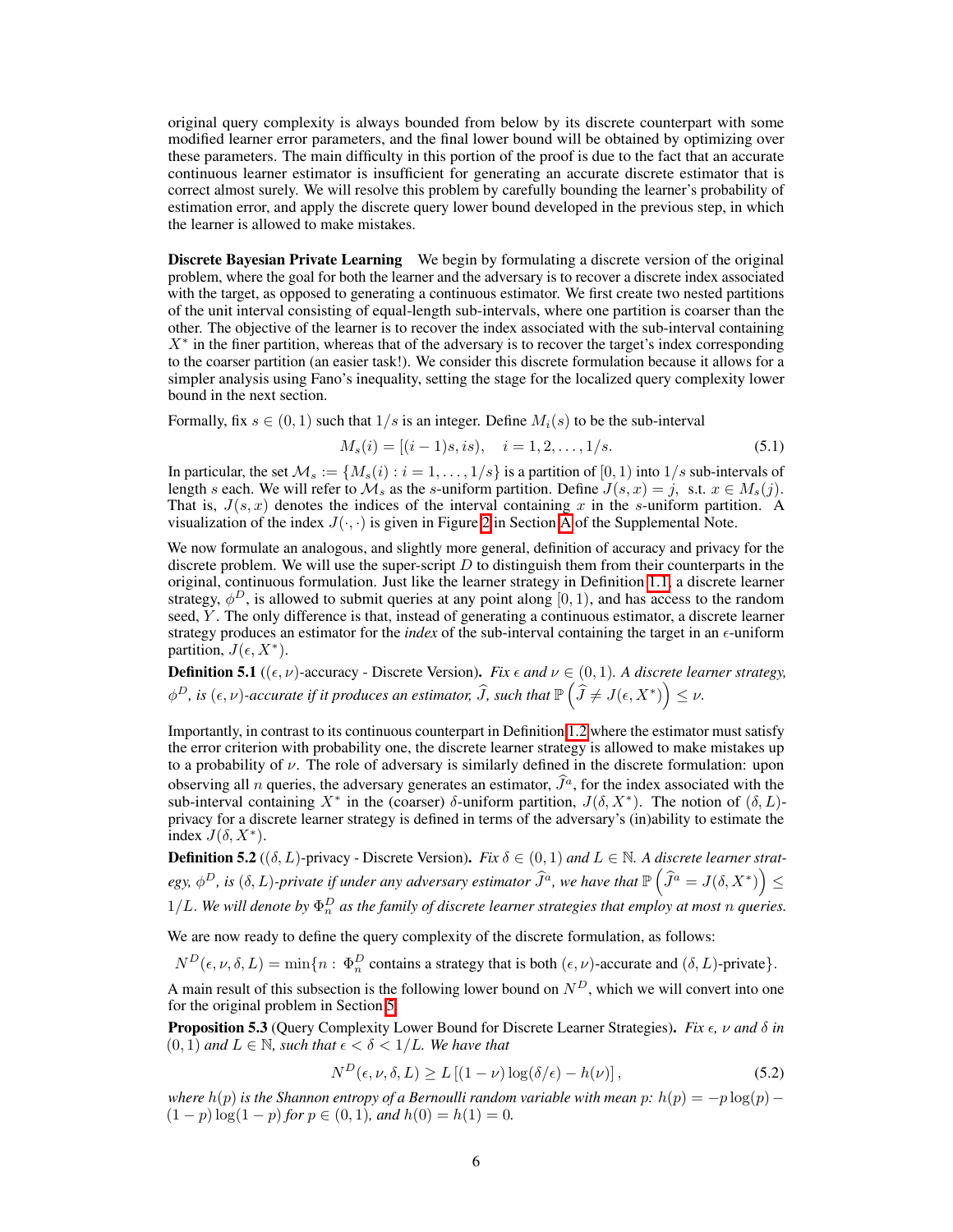**Localized Ouery Complexity Lower Bound** We prove Proposition  $\overline{5.3}$  in the next two subsections. The first step, accomplished in the present subsection, is to use Fano's inequality to establish a query complexity lower bound localized to a sub-interval: conditional on the target belonging to a subinterval in the  $\delta$ -partition, any discrete-learner strategy must devote a non-trivial number of queries in that sub-interval if it wishes to be reasonably accurate.<sup>5</sup>

Fix  $n \in \mathbb{N}$ , and a learner strategy  $\phi^D \in \Phi_n^D$ . Because the strategy will submit at most *n* queries, without loss of generality, we may assume that if the learner wishes to terminate the process after the first *K* queries, then she will simply set  $Q_i$  to 0 for all  $i \in \{K+1, K+2, \ldots, n\}$ , and the responses for those queries will be trivially equal to 0 almost surely. Denote by  $\mathcal{Q}^j$  the set of queries that lie within the sub-interval  $M_{\delta}(j)$ :

$$
\mathcal{Q}^j \stackrel{\triangle}{=} \{Q_i, \dots, Q_n\} \cap M_{\delta}(j), \tag{5.3}
$$

and by  $|Q^j|$  its cardinality. Denote by  $R^j$  the set of responses for those queries in  $Q^j$ . Define  $\xi_{j,y}$  to be the learner's (conditional) probability of error:

$$
\xi_{j,y} = \mathbb{P}\left(\hat{J} \neq J(\epsilon, X^*) \mid J(\delta, X^*) = j, Y = y\right), \quad j \in \{1, \dots, 1/\delta\}, y \in [0, 1).
$$
 (5.4)

Denote by  $\mathcal{E}_{j,y}$  the event:

$$
\mathcal{E}_{j,y} = \{J(\delta, X^*) = j, Y = y\}.
$$
\n(5.5)

We have the following lemma. The proof is based on Fano's inequality, and is given in Section  $\boxed{B.2}$  of the Supplemental Note.

<span id="page-6-0"></span>**Lemma 5.4** (Localized Query Complexity). *Fix*  $\epsilon$ ,  $\nu$  and  $\delta \in (0,1)$ ,  $\epsilon < \delta$ , and an  $(\epsilon, \nu)$ *-accurate discrete learner strategy. We have that*

$$
\mathbb{E}\left(|\mathcal{Q}^j|\,\big|\,J(\delta,X^*)=j,Y=y\right)\geq(1-\xi_{j,y})\log(\delta/\epsilon)-h(\xi_{j,y}),\tag{5.6}
$$

*for all*  $j \in \{1, ..., 1/\delta\}$ *, and*  $y \in [0, 1)$ *, and*  $\sum_{j=1}^{1/\delta} \delta \int_0^1 \xi_{i,y} dy \le \nu$ .

Proportional-Sampling Estimator We now use the local complexity result in Lemma [5.4](#page-6-0) to complete the proof of Proposition  $\overline{5.3}$ . The lemma states that if the target were to lie in a given sub-interval in the  $\delta$ -uniform partition, then an accurate learner strategy would have to place at least  $\log(\delta/\epsilon)$  queries within the said sub-interval *on average*.

<span id="page-6-1"></span>**Definition 5.5.** A proportional-sampling estimator,  $\hat{J}^a$ , is generated according to the distribution:

<span id="page-6-3"></span>
$$
\mathbb{P}\left(\widehat{J}^a=j\right) = \frac{|\mathcal{Q}^j|}{\sum_{j'=1}^{1/\delta} |\mathcal{Q}^{j'}|}, \quad j=1,2,\ldots,1/\delta. \tag{5.7}
$$

*That is, an index is sampled with a probability proportional to the number of queries that fall within*  $the$  *corresponding sub-interval in the*  $\delta$ -*uniform partition.* 

We next bound the probability of correct estimation when the adversary employs a proportionalsampling estimator: for all  $j = 1, 2, \ldots, 1/\delta$ , we have that

$$
\mathbb{P}\left(\hat{J}^{a} = J(\delta, X^{*}) \,|\, \mathcal{E}_{j,y}\right) = \mathbb{P}\left(\hat{J}^{a} = j \,|\, \mathcal{E}_{j,y}\right) = \mathbb{E}\left(\left|\frac{\mathcal{Q}^{j}}{\sum_{j'=1}^{1/\delta} |\mathcal{Q}^{j'}|} \,|\, \mathcal{E}_{j,y}\right)\right)
$$
\n
$$
\stackrel{(a)}{=} \frac{1}{n} \mathbb{E}\left(|\mathcal{Q}^{j}| \,|\, \mathcal{E}_{j,y}\right) \stackrel{(b)}{\geq} \frac{1}{n} \left((1 - \xi_{j,y})\log(\delta/\epsilon) - h(\xi_{j,y})\right),\tag{5.8}
$$

where step (*a*) follows from the fact that  $\phi^D \in \Phi_n^D$ , and hence  $\sum_{j'=1}^{1/\delta} |\mathcal{Q}^{j'}| = n$ , and step (*b*) from Lemma [5.4.](#page-6-0) Recall that the learner strategy is  $(\epsilon, \nu)$ -private, and the random seed *Y* has a probability density  $\overline{0f}$  in [0, 1) and zero everywhere else. Since Eq. ( $\overline{5.8}$ ) holds for all *j* and *y*, we can integrate

<span id="page-6-2"></span><sup>&</sup>lt;sup>5</sup>Since all learner strategies considered in the next two subsections will be for the discrete problem, we will refer to them simply as learner strategies when there is no ambiguity.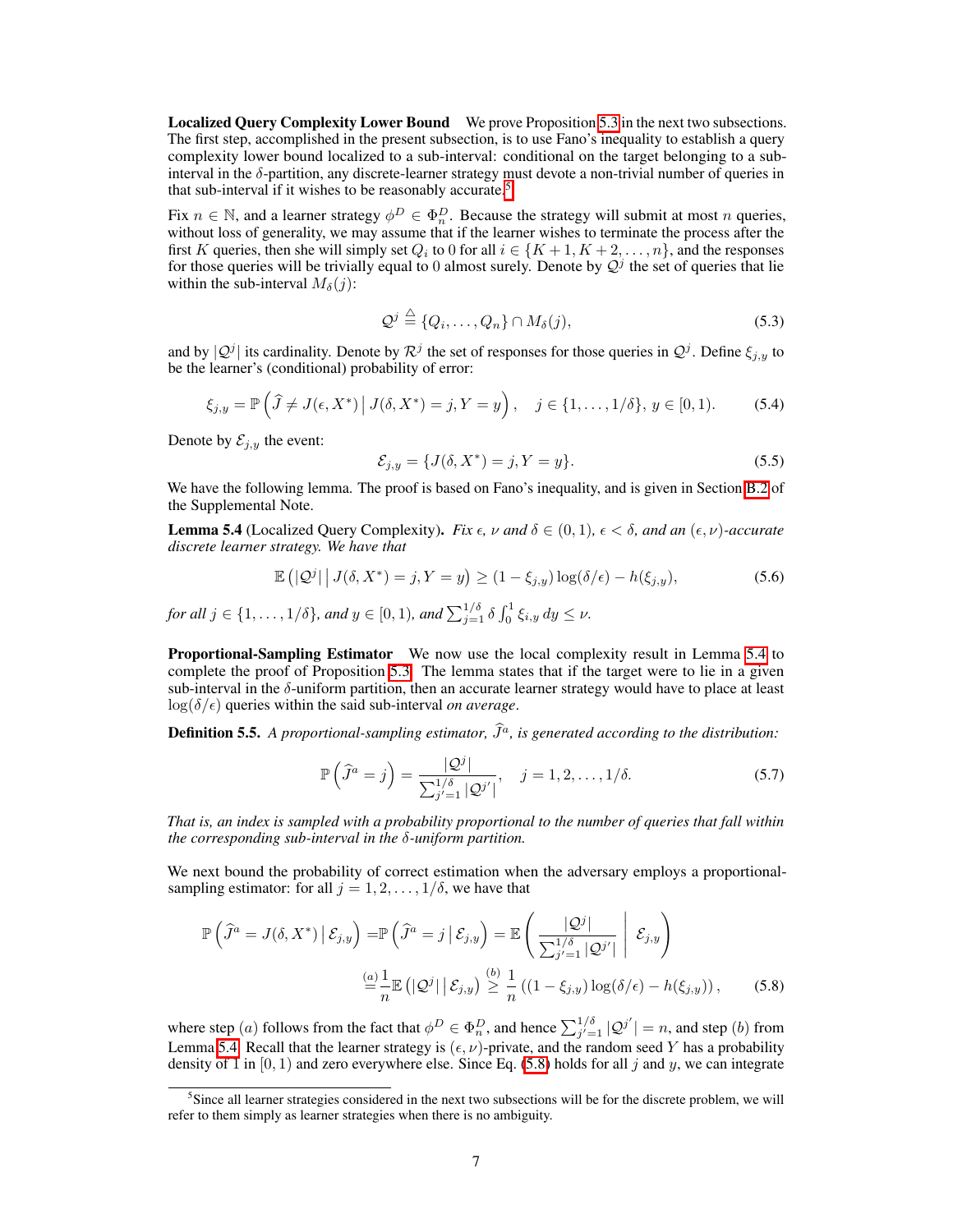and obtain the adversary's overall probability of correct estimation:

 $\lambda$ 

$$
\mathbb{P}\left(\hat{J}^{a} = J(\delta, X^{*})\right)
$$
\n
$$
= \sum_{j=1}^{1/\delta} \int_{0}^{1} \mathbb{P}(\mathcal{E}_{j,y}) \mathbb{P}\left(\hat{J}^{a} = J(\delta, X^{*}) \mid \mathcal{E}_{j,y}\right) dy \stackrel{(a)}{\geq} \frac{1}{n} \sum_{j=1}^{1/\delta} \int_{0}^{1} \delta \left[ (1 - \xi_{j,y}) \log(\delta/\epsilon) - h(\xi_{j,y}) \right] dy
$$
\n
$$
= \frac{1}{n} \left[ \left( 1 - \sum_{j=1}^{1/\delta} \delta \int_{0}^{1} \xi_{j,y} dy \right) \log(\delta/\epsilon) - \sum_{j=1}^{1/\delta} \delta \int_{0}^{1} h(\xi_{j,y}) dy \right]
$$
\n
$$
\stackrel{(b)}{\geq} \frac{1}{n} \left[ (1 - \nu) \log(\delta/\epsilon) - \sum_{j=1}^{1/\delta} \delta \int_{0}^{1} h(\xi_{j,y}) dy \right]
$$
\n
$$
\stackrel{(c)}{\geq} \frac{1}{n} \left[ (1 - \nu) \log(\delta/\epsilon) - h \left( \sum_{j=1}^{1/\delta} \delta \int_{0}^{1} \xi_{j,y} dy \right) \right] \stackrel{(d)}{\geq} \frac{1}{n} \left[ (1 - \nu) \log(\delta/\epsilon) - h(\nu) \right], \quad (5.9)
$$

where step (*a*) follows from Eq. [\(5.8\)](#page-6-3), steps (*b*) and (*d*) from Lemma [5.4,](#page-6-0) i.e.,  $\sum_{j=1}^{1/\delta} \delta \int_0^1 \xi_{i,y} dy \le \nu$ . Step (*c*) is a result of Jensen's inequality and the Bernoulli entropy function  $h(\cdot)$ 's being concave.

Recall that, in order for a learner strategy to be  $(\delta, L)$ -private, we must have that  $\mathbb{P}\left(\widehat{J}^a = J(\delta, X^*)\right) \leq \frac{1}{L}$  for *any* adversary estimator  $\widehat{J}^a$ . Eq. [\(5.9\)](#page-7-2) thus implies that  $n \geq$  $L\left[ (1 - \nu) \log(\delta/\epsilon) - h(\nu) \right]$  is a necessary condition. Because this holds for any accurate and private learner policy, we have thus proven Proposition [5.3.](#page-5-1)

<span id="page-7-1"></span>From Discrete to Continuous Strategies We now connect Proposition [5.3](#page-5-1) to the original continuous estimation problem. The next proposition is the main result of this subsection. The core of the proof is a reduction that constructs a  $(\beta \epsilon, \beta^{-1})$ -accurate and  $(\delta, L)$ -private discrete learner strategy from an  $\epsilon$ -accurate and  $(\delta, L)$ -private continuous learner strategy. The proof is given in Section  $\overline{B.3}$ of the Supplemental Note.

<span id="page-7-0"></span>**Proposition 5.[6](#page-7-3).** Fix  $\epsilon$  and  $\delta$  in  $(0,1)$  and  $L \in \mathbb{N}$ , such that  $\epsilon < \delta/4$  and  $\delta < 1/L$ . Fix  $\beta \in [2, \ \delta/\epsilon]$   $\frac{[6, 1]}{[6, 1]}$ *We have that*

<span id="page-7-4"></span><span id="page-7-2"></span>
$$
N(\epsilon, \delta, L) \ge N^D(\beta \epsilon, \beta^{-1}, \delta, L). \tag{5.10}
$$

Completing the Proof of the Lower Bound We are now ready to establish the query complexity lower bound in Theorem  $2.1$ . Fix  $\epsilon$  and  $\delta$  in  $(0,1)$  and  $L \in \mathbb{N}$ , such that  $\epsilon < \delta/4$  and  $\delta < 1/L$ . Using Propositions **5.3** and **5.6**, we have that for any  $\beta \in [2, \delta/\epsilon]$ ,

$$
N(\epsilon, \delta, L) \ge N^D(\beta \epsilon, \beta^{-1}, \delta, L) \stackrel{(b)}{\ge} L\left[ (1 - \beta^{-1}) \log \left( \frac{\delta}{\epsilon} \beta^{-1} \right) - h(\beta^{-1}) \right],\tag{5.11}
$$

where the last step follows from Proposition [5.3](#page-5-1) by substituting  $\nu$  with  $\beta^{-1}$  and  $\epsilon$  with  $\beta\epsilon$ . Letting  $\gamma \stackrel{\triangle}{=} \beta^{-1}$ , the above inequality can be rearranged to become

$$
\frac{N(\epsilon, \delta, L)}{L} \ge (1 - \gamma) \log \left(\frac{\delta}{\epsilon} \gamma\right) - h(\gamma) \stackrel{(a)}{\ge} (1 - \gamma) \log \left(\frac{\delta}{\epsilon} \gamma\right) + 2(1 - \gamma) \log(\gamma)
$$
  
 
$$
\ge \log(\delta/\epsilon) - \gamma \log(\delta/\epsilon) + 3 \log \gamma,
$$
 (5.12)

where step (*a*) follows from the assumption that  $\gamma = \beta^{-1} \le 1/2$ , and the fact that  $h(x) \le$  $-2(1-x)\log(x)$  for all  $x \in (0,1/2]$ . Consider the choice:  $\beta = \log(\delta/\epsilon)$ . To verify  $\beta$  still belongs to the range  $[2, \delta/\epsilon]$ , note that the assumption that  $\epsilon < \delta/4$  ensures  $\beta \ge 2$ , and because  $x > \log(x)$  for all  $x > 0$ , we have that  $\beta < \delta/\epsilon$ . Substituting  $\gamma$  with  $(\log(\delta/\epsilon))^{-1}$  in Eq. [\(5.12\)](#page-7-4), we have that  $\frac{N(\epsilon,\delta,L)}{L} \ge \log(\delta/\epsilon) - 1 - 3 \log \log(\delta/\epsilon)$  or, equivalently,  $N(\epsilon,\delta,L) \ge L \log(1/\epsilon) - L \log(2/\delta) - 3L \log \log(\delta/\epsilon)$ . This completes the proof of the lower bound in Theorem  $\boxed{2.1}$ .

<span id="page-7-3"></span><sup>&</sup>lt;sup>6</sup>To avoid the use of rounding in our notation, we will assume that  $\delta$  is an integer multiple of  $\beta \epsilon$ .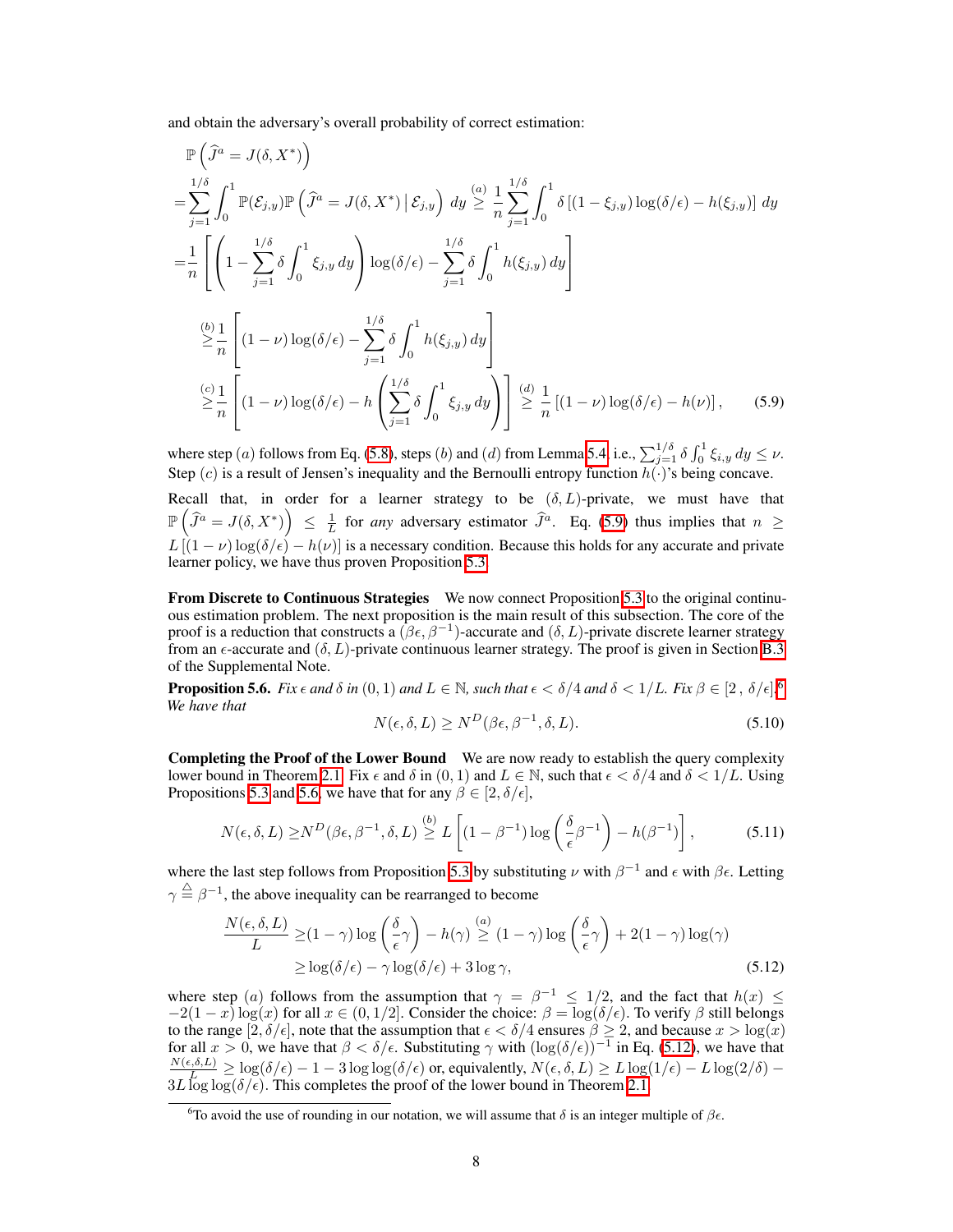## 6 Concluding Remarks

The main contribution of the present paper is a tight query complexity lower bound for the Bayesian Private Learning problem, which, together with an upper bound in [\[13\]](#page-9-1), shows that the learner's query complexity depends multiplicatively on the level of privacy,  $L$ : if an  $\epsilon$ -accurate learner wishes to ensure that an adversary's probability of making a  $\delta$ -accurate estimation is at most  $1/L$ , then she needs to employ on the order of  $L \log(\delta/\epsilon)$  queries. Moreover, we show that the multiplicative dependence on *L* holds even under the more general models of high-dimensional queries and partial adversary monitoring. To prove the lower bound, we develop a set of information-theoretic arguments which involve, as a main ingredient, the analysis of proportional-sampling adversary estimators that exploit the action-information proximity inherent in the learning problem.

The present work leaves open a few interesting directions. Firstly, the current upper and lower bounds are not tight in the regime where the adversary's error criterion,  $\delta$ , is significantly smaller than  $1/L$ . Making progress in this regime is likely to require a more delicate argument and possible new tools. Secondly, our query model assumes that the responses are noiseless, and it will be interesting to explore how may the presence of noise (cf.  $\pi$ ,  $\pi$ ) impact the design of private query strategies. For instance, a natural generalization of the bisection search algorithm to the noisy setting is the Probabilistic Bisection Algorithm ([\[7,](#page-8-0) [15\]](#page-9-4)), where the *n*th query point is the median of the target's posterior distribution in the *n*th time slot. It is conceivable that one may construct a probabilistic query strategy analogous to the Replicated Bisection strategy by replicating queries in *L* pre-determined sub-intervals. However, it appears challenging to prove that such replications preserve privacy, and still more difficult to see how one may obtain a matching query complexity lower bound in the noisy setting. Finally, one may want to consider richer, and potentially more realistic, active learning models, such as one in which each query reveals to the learner the full gradient of a function at the queried location, instead of only the sign of the gradient as in the present model.

## References

- <span id="page-8-2"></span>[1] Michael Ben-Or and Avinatan Hassidim. The bayesian learner is optimal for noisy binary search (and pretty good for quantum as well). In *Foundations of Computer Science, 2008. FOCS'08. IEEE 49th Annual IEEE Symposium on*, pages 221–230. IEEE, 2008.
- <span id="page-8-7"></span>[2] Kamalika Chaudhuri, Claire Monteleoni, and Anand D Sarwate. Differentially private empirical risk minimization. *Journal of Machine Learning Research*, 12:1069–1109, 2011.
- <span id="page-8-9"></span>[3] Thomas M Cover and Joy A Thomas. *Elements of information theory, 2nd edition*. John Wiley & Sons, 2006.
- <span id="page-8-6"></span>[4] Rachel Cummings, Federico Echenique, and Adam Wierman. The empirical implications of privacy-aware choice. *Operations Research*, 64(1):67–78, 2016.
- <span id="page-8-3"></span>[5] Cynthia Dwork. Differential privacy: A survey of results. In *International Conference on Theory and Applications of Models of Computation*, pages 1–19. Springer, 2008.
- <span id="page-8-5"></span>[6] Giulia Fanti, Peter Kairouz, Sewoong Oh, and Pramod Viswanath. Spy vs. spy: Rumor source obfuscation. In *ACM SIGMETRICS Performance Evaluation Review*, volume 43, pages 271–284. ACM, 2015.
- <span id="page-8-0"></span>[7] Michael Horstein. Sequential transmission using noiseless feedback. *IEEE Transactions on Information Theory*, 9(3):136–143, 1963.
- <span id="page-8-8"></span>[8] Prateek Jain, Pravesh Kothari, and Abhradeep Thakurta. Differentially private online learning. In *Conference on Learning Theory*, pages 24–1, 2012.
- <span id="page-8-4"></span>[9] Yehuda Lindell and Benny Pinkas. Secure multiparty computation for privacy-preserving data mining. *Journal of Privacy and Confidentiality*, 1(1):5, 2009.
- <span id="page-8-1"></span>[10] Ronald L. Rivest, Albert R. Meyer, Daniel J. Kleitman, Karl Winklmann, and Joel Spencer. Coping with errors in binary search procedures. *Journal of Computer and System Sciences*, 20(3):396–404, 1980.